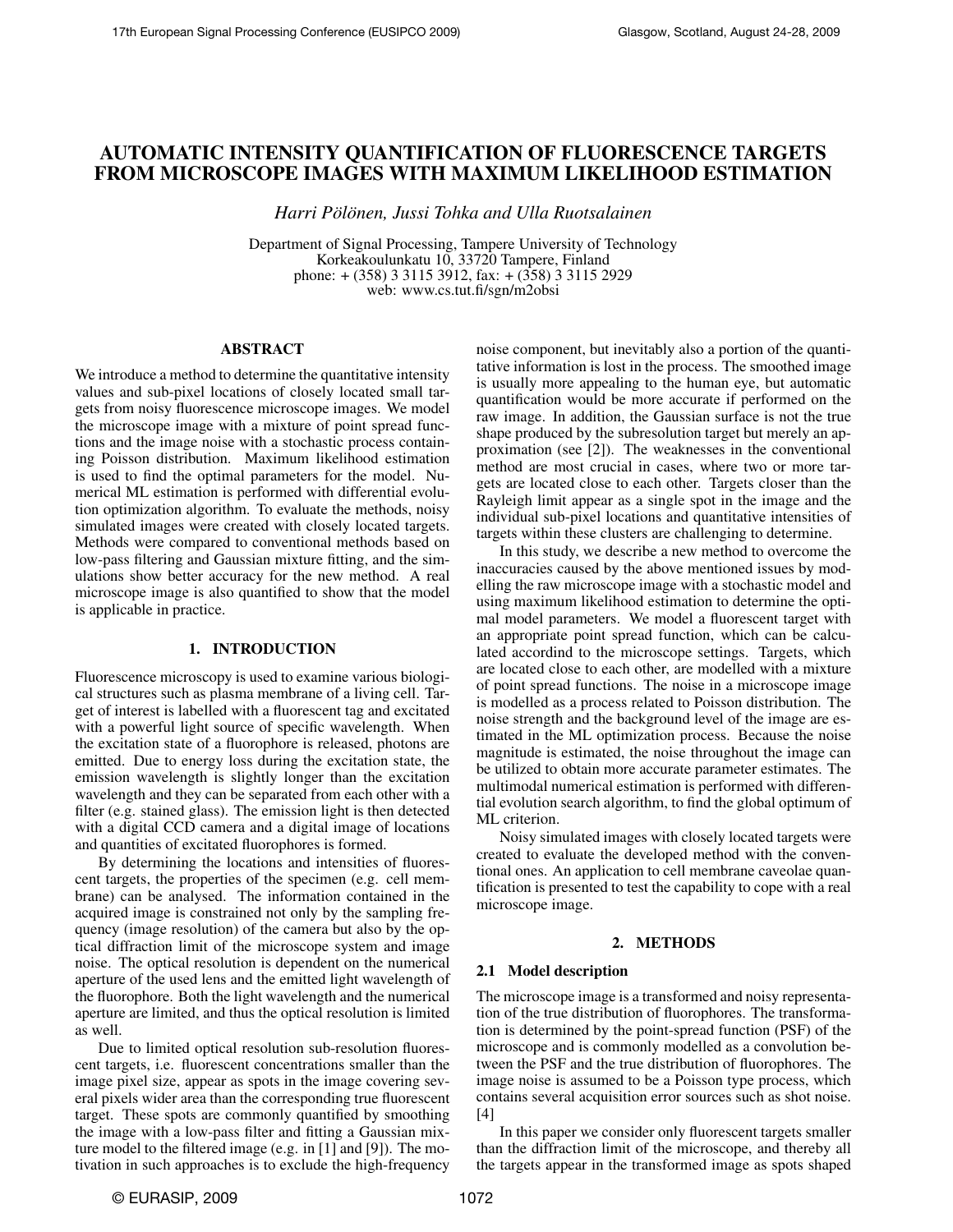as the point spread function of the microscope. As in [3, 9] we define the PSF as

$$
P(r) = \left(\frac{2J_1(ra)}{r}\right)^2 \qquad \text{with} \qquad a = \frac{2\pi A}{\lambda} \qquad (1)
$$

where  $r$  is the distance from the centroid,  $J_1$  is the Bessel function of first kind, *A* stands for the numerical aperture of the used solvent (e.g. water, oil) and  $\lambda$  for the emission wavelength of the used fluorophore. The equation is not properly defined in case of  $r = 0$ , and the limit

$$
\lim_{r \to 0} P(r)
$$

is then used instead.

A spot in the noise-free image model is formed by determining the spot pixel intensities according to the distance from the pixel centre to the true centre of the corresponding target. If we denote the true centre point of a target *n* as  $(t^n_x, t^n_y)$  and the intensity (brightness) of this target as  $t^n_\alpha$ , the pixel intensity at location  $(x, y)$  due to spot *n* is

$$
S^{n}(x, y) = t_{\alpha}^{n} P(\sqrt{(t_{x}^{n} - x)^{2} + (t_{y}^{n} - y)^{2}}),
$$

where  $P$  is the point spread function in Equation  $(1)$ . Note that the true target locations  $t_x$  and  $t_y$  are not bound to pixel coordinates, but can have any value in the limits of numerical accuracy. A sub-pixel accuracy for the locations can thereby be achieved. In addition, we include a background intensity  $\beta$  in the image model, representing the background autofluorescence. Because we study quite small areas of the image at a time, we assume that background is constant within that region. Thus, the model for the pixel intensity of the noise-free image  $C(x, y)$  at pixel location  $(x, y)$  becomes

$$
C(x,y) = \beta + \sum_{n} S^{n}(x,y).
$$

We assume that the shot noise is dominating the other error sources and the microscope image is thus contaminated by Poisson type noise[2, 4]. We form a stochastic model for the image by assuming that the image pixel intensities are realizations of a certain stochastic process related to Poisson distribution of parameter  $\lambda$  dependent on square root of the noise-free pixel intensity  $C(x, y)$ . Because the true image noise is never a pure Poisson process (with variance equal to mean), we include a noise magnitude factor  $\rho$ , and the stochastic process at pixel  $(x, y)$  is stated as

$$
N(x,y) \sim Poiss\left(\rho \sqrt{C(x,y)}\right) - \sqrt{C(x,y)}\left(\rho - \sqrt{C(x,y)}\right).
$$

The mean of  $N(x, y)$  is thus  $\sqrt{C(x, y)}$  and the variance  $\rho \sqrt{C(x,y)}$ .

Now, we can search for the most likely model parameters

$$
\theta = \{t_x^1, \ldots, t_x^n, t_y^1, \ldots, t_y^n, t_\alpha^1, \ldots, t_\alpha^n, \beta, \rho\}
$$

for the observed image *I* through the Poisson probability function

$$
p(\Omega|\lambda) = \frac{\lambda^{\Omega}e^{-\lambda}}{\Omega!}
$$

by setting

$$
\lambda(x, y) = \rho \sqrt{C(x, y)}
$$

and

$$
\Omega(x,y) = I(x,y) + \sqrt{C(x,y)}(\rho - \sqrt{C(x,y)}).
$$

In practice, in order to get numerically useful likelihood values for a model, we maximize the sum of the logarithms of the pixel-wise likelihoods

$$
f(\theta) = \sum_{x} \sum_{y} \log p(\Omega(x, y) | \lambda(x, y)).
$$
 (2)

The ML estimate  $\hat{\theta}$  is then defined as

$$
\hat{\theta} = \arg\max_{\theta} f(\theta).
$$

#### 2.2 Implementation

The overlapping spots generated by closely located targets, are the most challenging to quantify and we concentrate on these cases instead of single, separate spots. The whole image is divided into regions so that each region contains one group of (two or more) mutually overlapping spots, and each region is quantified separately. The noise magnitude multiplier  $ρ$  and the background intensity  $β$  are assumed to be constant within a region, but vary from region to another. A separate model with its unique parameters is searched for each region.

In practice spot detection is a major problem, i.e. determining the number of spots within a group of overlapping spots. In this study, however, we concentrate on the quantification of spot intensity and location and omit spot detection related issues. Therefore the correct number of spots is assumed to be known in simulations. With real microscope data the spots are detected by finding the local intensity maxima from low-pass filtered image as in [5]. The number of overlapping spots within a group was determined according to the group area. This simple spot detection method turned out to be sufficient to show the model applicability with real microscope images.

Due to the large number of simulations, we performed the estimations on a computer grid. On average we had about 400 modern computer cores in use and distributed each estimation problem, i.e. finding a model for a group of overlapping spots, to an individual core. This way the calculations could be performed with reasonable time cost.

#### 2.3 Differential evolution algorithm

In previous experiments we found out that commonly used local estimation algorithms such as Levenberg-Marquardt were unable to find the global optimum for the problem, probably due to the multimodal nature of the estimation problem. Therefore a stochastic search algorithm is used to find the optimum parameters.

Differential evolution (DE) is a global stochastic optimization method which is closely related to genetic algorithms (GA)[7, 8]. DE is population-based, but unlike GA, the DE population is improved one member at a time instead of creating whole generations at once. In differential evolution a new parameter vector  $\theta_C$  is constructed by subtracting the difference of two randomly chosen parameter vectors, say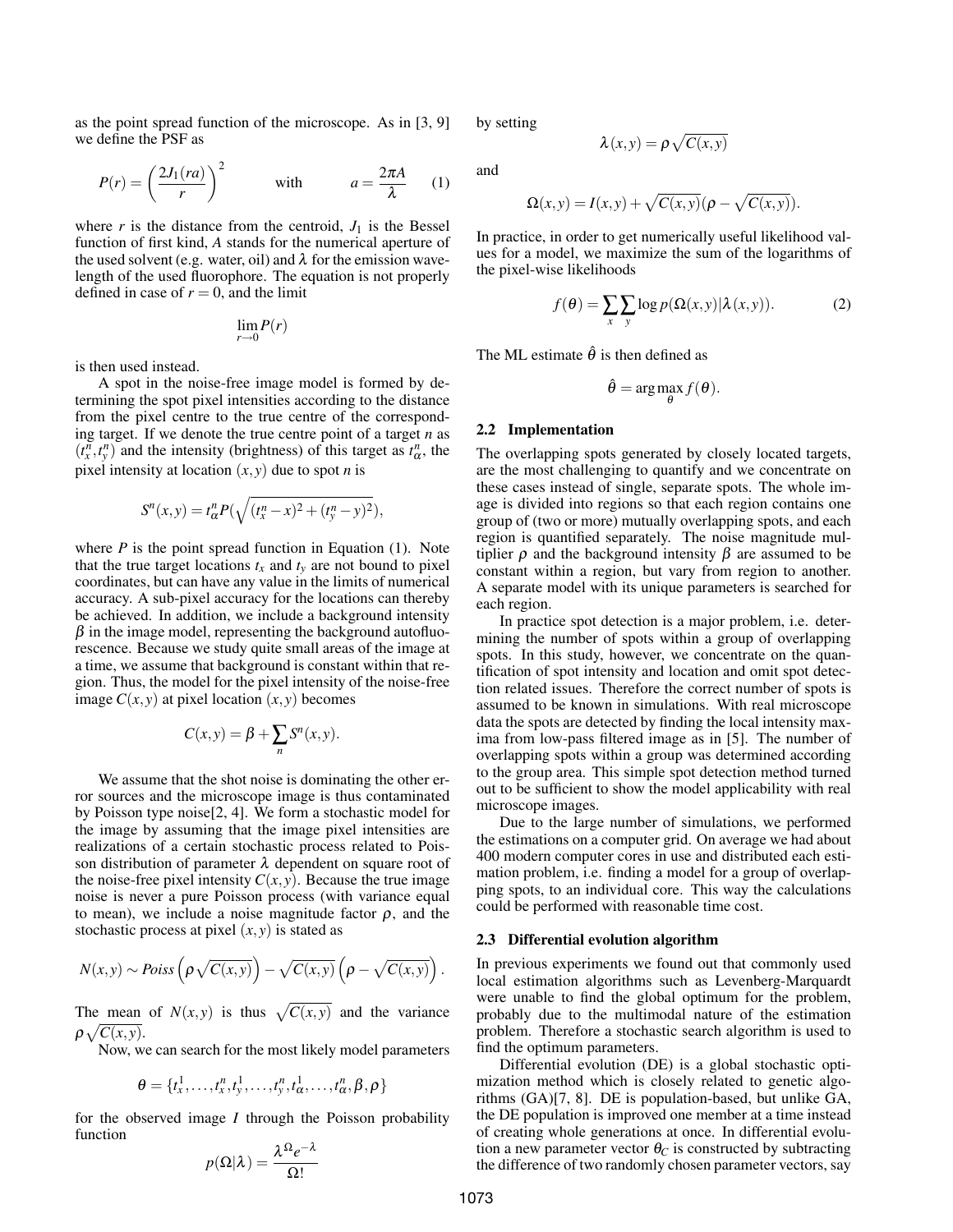$θ_2$  and  $θ_3$ , from another randomly chosen parameter vector  $\theta_1$ . The formula can be written as

$$
\theta_c = \theta_1 + K \cdot (\theta_2 - \theta_3), \tag{3}
$$

where  $K \in \mathbb{R}$  is the weight for the subtracted difference. Weight  $K$  can be seen also as a mutation length applied to the parameter vector  $\theta_1$ . If the likelihood of the new parameter vector  $\theta_C$  is better than the likelihood of yet another randomly chosen parameter vector  $\theta_4$ , the population is updated by replacing  $θ_4$  with  $θ_C$ . This cycle is repeated until the stopping criteria are met.

In this study we set the convergence rate parameter *K* random, so that in each  $\theta_c$  creation a new value for *K* is randomly drawn from a unifrom distribution on the interval  $[0,2]$ . This removes the risk of stagnation (see [6]) of the estimation process because a different  $\theta_c$  is created each time even with the same building components  $\theta_1, \theta_2, \theta_3$  in equation (3). Although the risk of stagnation is small with large populations, it is worth avoiding in an automatic method such as this. Additionally, varying *K* makes the algorithm both explorative and exploitative, being able to search the parameter space widely but also converge once in a while. We also omitted the commonly used crossover operation from the algorithm as it turned out to have no significant effect on finding the global optimum.

The algorithm was run until the difference between the best and worst likelihood values of the population was numerically negligible (a threshold  $10^{-6}$  was used). Then the algorithm was run again with a re-initialized population which included the best parameter vector achieved in the previous run. These reruns were performed until two consecutive runs produced the same results. The rerun cycle was included in the process for the sake of automaticity and robustness, although in vast majority of the experiments the second run didn't offer any improvements to the best parameter vector.

We used population size  $50 + 20n$ , where *n* is the number of components in the model i.e. the number of individual point spread functions in the mixture model. Our empirical tests showed that this population size was more than enough to avoid the local optima and keeps the time cost still reasonable (a few minutes per a group of overlapping spots). Initial population was created by choosing random values for the parameters from valid intervals. Locations  $(t<sub>x</sub>, t<sub>y</sub>)$  were initialized to be inside the image region, spot intensities  $(t_\alpha)$  and background  $(\beta)$  level were initialized between zero and the sum of the region pixel values. The upper limit for the noise strength  $\rho$  was initially 10, which has been experimentally found to be sufficient. During the optimization the parameters were constrained only to positive values.

## 2.4 Reference methods

As a reference method we chose to use Gaussian mixture fitting to low-pass filtered image. Here we use two variations of this approach to evaluate the developed new model.

REF A. The first reference method is described in [9]. In this approach the shape of the Gaussian components is fixed, which leads to easier fitting with less parameters. The shape of the Gaussian components was determined according to microscope settings by setting the diagonal elements of the



Figure 1: Overlapping pairs of simulated spots with different signal-to-noise ratios(SNR).

covariance matrix as

$$
\sigma_{xy}=0.21\frac{\lambda}{A} \qquad (nm^2).
$$

The raw microscope image was filtered with a matched kernel, i.e. the filtering kernel was exactly the same shape as the Gaussian components in the model. Originally, this method was developed for 3D case, but it is directly applicable to the 2D images. To find the parameter values, we used a nonlinear least squares fitting as in [9].

REF B. Another reference method in this study was fitting Gaussian mixture with free parameters to the filtered image as in [2]. We used again nonlinear least squares fitting to find the free parameters which are mean, covariance matrix and intensity of each Gaussian component. Furthermore, we defined the shape of Gaussians to be fairly symmetric. This was done by limiting the values of diagonal elements of covariance matrix within 20 % from each other. Also background level was included as an estimable parameter in the model to give more flexibility. We used a symmetric filter with Gaussian kernel variance  $\sigma = 1$  to reduce the noise from the images.

#### 3. EXPERIMENTS

#### 3.1 Simulated data

We created simulated noisy images to evaluate the spot quantification methods. Two equally bright sub-resolution targets were placed to have a mutual distance of corresponding Rayleigh limit, the image was convolved with the appropriate point spread function and a background was added. To simulate the shot noise, a value for each pixel was randomly drawn from a Poisson distribution with parameter  $\lambda$  equal to the pixel intensity multiplied by noise factor  $\rho$ . The noise multiplier  $\rho$  was set separately with each image to produce a specific signal-to-noise ratio to the image. Signal-to-noise ratio is here defined as the mean intensity of the spot (brightest pixels) divided by the average noise deviation. Examples of simulated spots can be seen in Figure 1 with different signal-to-noise ratios. Six images were created with different signal-to-noise ratios and each image contained 1000 pairs of overlapping spots.

#### 3.2 Simulation results

The simulated images were quantified with the developed method and the previously mentioned reference methods, and the results can be seen in Tables 1 and 2. The percentual intensity error (Table 1) is obtained by first calculating the absolute difference between the true intensity and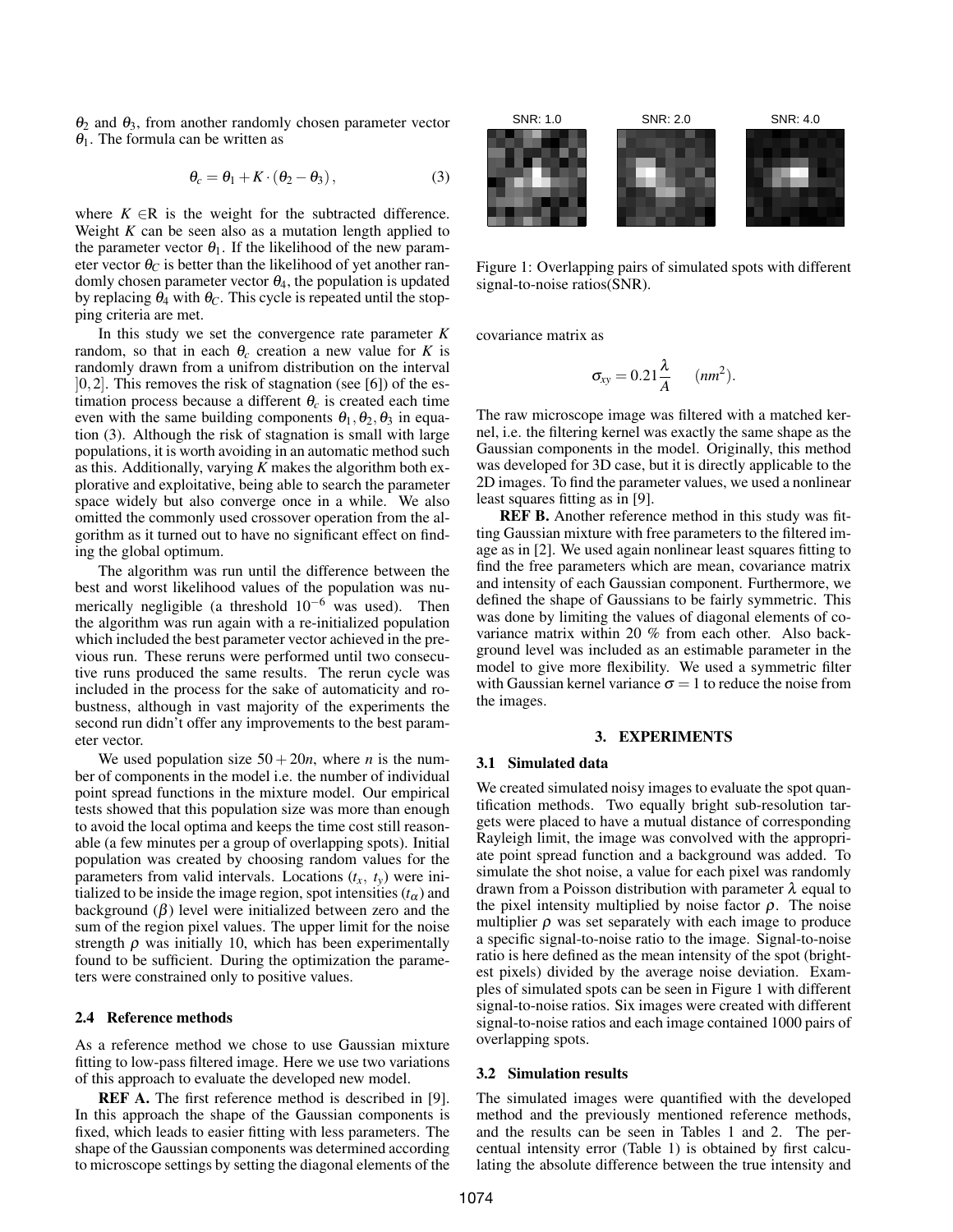the estimated intensity, and then dividing it with the true intensity. The location error (Table 2) is the distance (norm) between the true location and the estimated location of each spot. Both tables show average values of errors within each image.

The most accurate results in both intensity and location estimation were achieved with the developed method when the signal-to-noise ratio is 1.5 or higher. Especially the intensity could be estimated with the developed method more accurately. The reference method B performed poorly in all simulations. The almost equal results for intensity estimates with Ref A regardless of the SNR can be explained by the fact that the filtering averages most of the Poisson noise and smears the targets as one. Thereby the filtered images looked quite the same regardless of the SNR value. In the case with highest noise level (signal-to-noise ratio 1.0), Ref A and the developed method were almost equally accurate.

|                | <b>METHOD</b> |       |                   |  |
|----------------|---------------|-------|-------------------|--|
| <b>SNR</b>     | Ref A         | Ref B | <b>New</b>        |  |
| 4.0            | 20.9          | 15.3  | 4.3               |  |
| 3.0            | 20.5          | 16.9  | 5.6               |  |
| 2.5            | 21.1          | 17.2  | 7 <sub>1</sub>    |  |
| 2.0            | 21.0          | 20.1  | 8.6               |  |
| 1.5            | 21.3          | 23.2  | 11.7              |  |
| 1 <sub>0</sub> | 21.3          | 31.0  | $\overline{20.8}$ |  |

Table 1: Average errors in intensity estimates (percent)

|                | <b>METHOD</b> |       |            |
|----------------|---------------|-------|------------|
| <b>SNR</b>     | Ref A         | Ref B | <b>New</b> |
| 4.0            | 15.8          | 29.4  | 13.9       |
| 3.0            | 21.5          | 34.5  | 18.2       |
| 2.5            | 25.1          | 38.0  | 23.7       |
| 2.0            | 33.5          | 44.9  | 29.1       |
| 1.5            | 46.9          | 59.8  | 41.2       |
| 1 <sub>0</sub> | 93.8          | 103.4 | 89.8       |

Table 2: Average errors in location estimates (nanometers).

## 3.3 Microscopy data

The equipment used was total internal reflection fluorescence (TIRF) microscopy Olympus IX-71 with Till imaging software and objective PLAPON TIRFM 60x/1,45. Camera sampling size was  $87 \times 87$ nm. HeLa cells stably expressing caveolin-1 with a C-terminal GFP tag were used. Microscope images of caveolae with fluorescent caveolin-1 protein were acquired by Institute of Biomedicine at University of Helsinki. Parameters relevant for this article were: numerical aperture  $A = 1.20$ , emission wavelength of the fluorophore  $\lambda = 507$  nm. The data has been described more in detail in [5]. Examples of the spots from the microscope data can be seen in Figure 2.

## 3.4 Results with microscopy data

The results from the estimation of caveolae microscopy data can be seen in Figure 3. Based on previous studies ([1]), the single caveolae have consistent number of proteins and therefore consistent intensities in the image. The single caveolae fuse together as complexes with double or triple number of



Figure 2: Examples of spots from the microscopy data.



Figure 3: Histogram of estimated intensities from microscopy data

proteins, which can be observed as spots with corresponding intensities. The theoretically expected intensity distribution would thereby be such that the measured intensities form three distinct clusters. Indeed, in Figure 3 the largest cluster can be seen centred roughly at 8000, the second cluster at about 16000 and the third one approximately at 23000.

#### 4. CONCLUSION

We have introduced a fully automatic method to quantify the spot intensities and locations from the raw microscopy images using stochastic image model and maximum likelihood estimation. In simulations the method was found to be more accurate in both spot intensity and location estimation in comparison to the reference methods. We also showed that the method is applicable to real microscopy images.

Our method can be generalized to applications, in which the target size is smaller than the camera resolution. This is the most obvious limitation in the range of applications as some prior information about the target size is required. When such information is available, we suggest using the introduced method in intensity and location determination.

## 5. ACKNOWLEDGEMENTS

This work was supported by the Academy of Finland, application number 129657, Finnish Programme for Centres of Excellence in Research 2006- 2011. HP received additional support from Jenny and Antti Wihuri foundation. JT received additional support from University Alliance Finland Research Cluster of Excellence STATCORE.

## REFERENCES